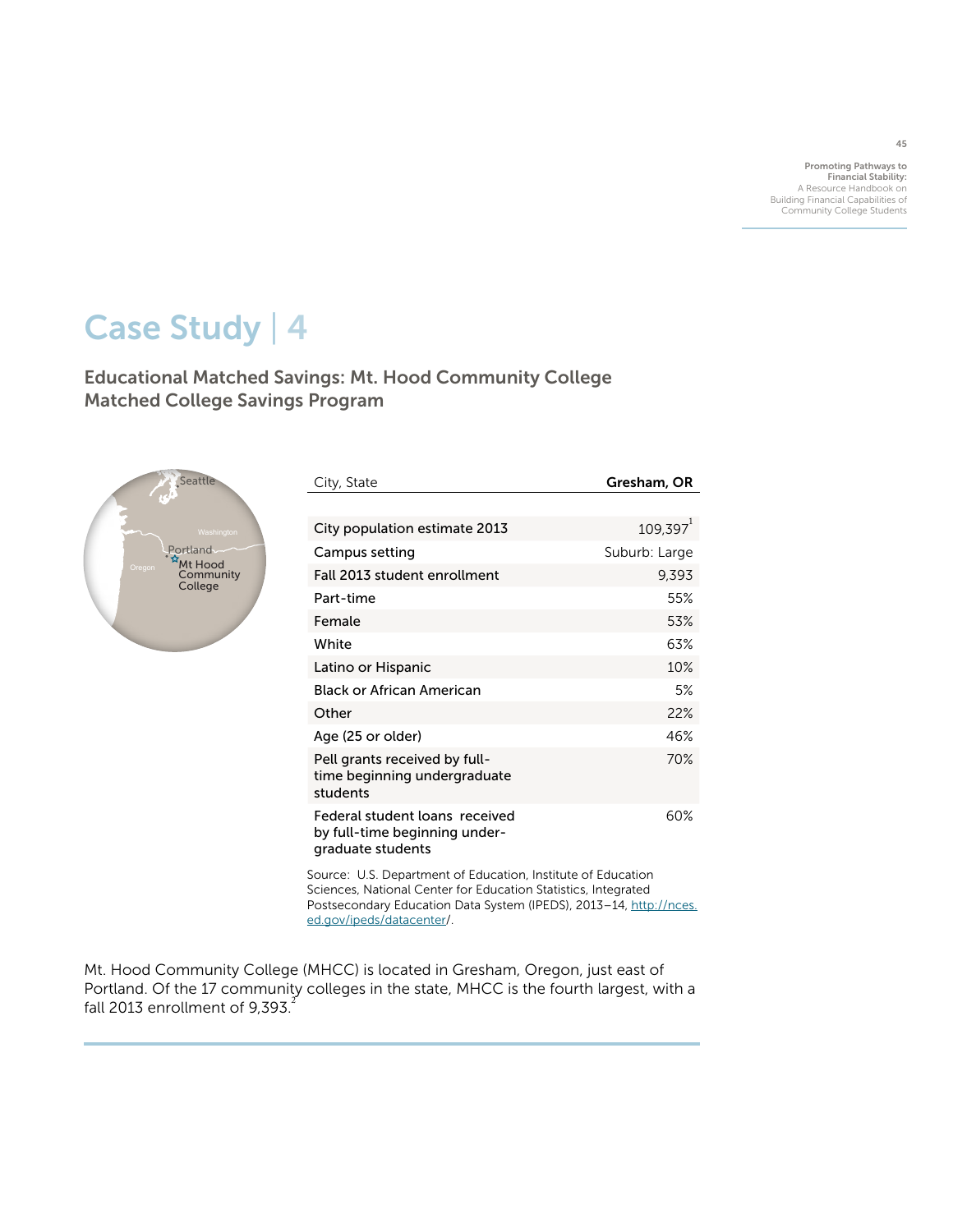#### Summary

The decision made in 2008 to offer an educational matched savings program to current and prospective students of MHCC has reached hundreds of students and provided a number of staff and faculty with tools designed to build the financial capabilities of students and to help fine-tune services dedicated to their success. As MHCC's Matched College Savings Program has matured, the number of students served has grown from 40 to nearly 400.

## Area of Need

At MHCC, there is a recognized gap between the number of students who need financial aid to pay for their education and the number who actually make use of financial aid. Many MHCC students face barriers to using financial aid, which not only affect their lives in the short term but may lead to different forms of financial debt over the long term. Some students assume they are ineligible for aid due to insufficient documentation to verify need. Others have exceeded the maximum timeframe limit for federal financial aid.<sup>3</sup> Still others don't know how the Free Application for Federal Student Aid (FAFSA) works or how to navigate federal financial aid and student loan options. A lack of resources among students, particularly those with dependents, can pose barriers to staying in school. Combined with the threats posed by different types of long-term debt, MHCC recognized a need to support students in making healthy decisions in the near term as well as in the future.

## Program Description

In partnership with Community and Shelter Assistance Corporation of Oregon (CASA of Oregon), MHCC offers students who are currently enrolled in high school or college a Matched College Savings Program aimed at supporting their education-related savings goals.<sup>+</sup>

To participate in the Matched College Savings Program, students must have some earned income or, in the case of college-bound high school students, must have access to earned income through their parents or guardians. Additional eligibility criteria include in-state residence, a household income of less than 200% of the poverty level, and a maximum net worth of \$20,000 (excluding one vehicle and one home). The program offers an incentive to save, earning students \$5 in matching funds for every \$1 they save. Program participants commit to an annual savings goal of approximately \$300 to \$500 and agree to save for anywhere between six and 36 months. The agreement requires them to make monthly deposits into a custodial savings account set up by CASA of Oregon. By the end of their savings period or by the time the students reach their maximum savings goal (whichever comes first), students can earn nearly \$8,000 over and above their own savings, provided they've met all the requirements of the program, including the completion of 10 hours of financial education and six hours of career-readiness training. Lessons on money management and savings strategies are intended to help students navigate consumer choices and plan for unforeseen events. After meeting the financial education requirement, being enrolled for at least six months, and reaching at least half of their savings goal, students may request the use of their savings plus the matching dollars for education-related expenses, such as tuition, fees, and books. CASA of Oregon reviews requests and, if they are approved, cuts checks directly to the respective MHCC office or institution of transfer.

Promoting Pathways to Financial Stability: A Resource Handbook on Building Financial Capabilities of Community College Students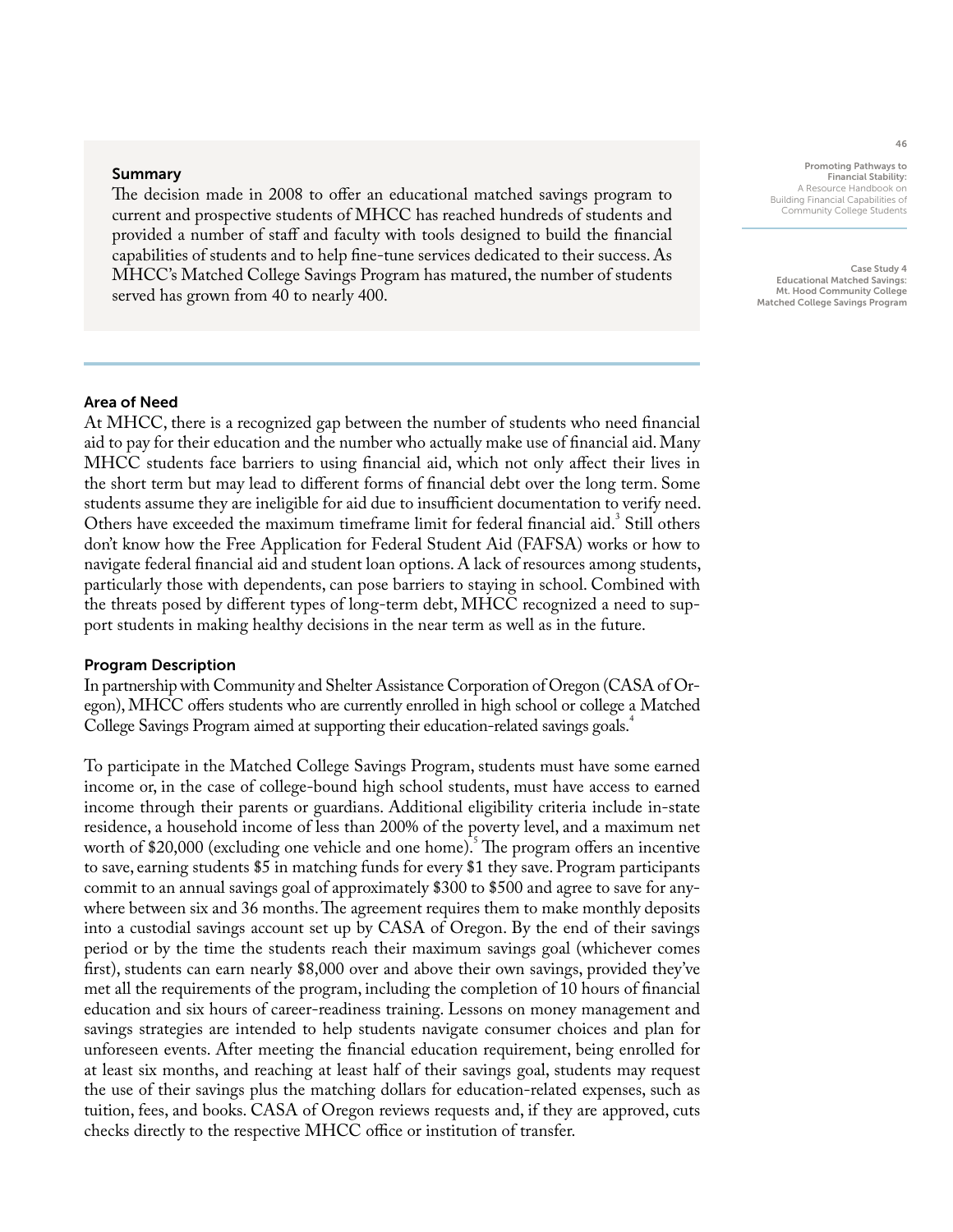The program includes mechanisms to incentivize saving and encourage investment in the student participants' education. In order to make monthly deposits required to remain in the program, participants must apply what they learn in financial education workshops by saving more and spending less. (See Figure 1.)

## Figure 1 Matched College Savings Program Student Flowchart



## Exploration and Adoption Phase

Before MHCC began offering the Matched College Savings Program in 2008, efforts were in place to address the specific needs of students from disadvantaged backgrounds. These included support services offered to current MHCC students and underserved youth who were transitioning from high school to community college, as well as MHCC students who were single parents, displaced homemakers, and women who speak English as a second language. Despite MHCC's efforts, the lack of resources among students, particularly those with families of their own, continues to make staying in school challenging.

Prior to learning about the Matched College Savings Program, many staff members working with students recognized a need for "something" to help build students' capabilities to effectively manage their financial lives. Staff had little knowledge of viable options, however, so when CASA of Oregon approached MHCC in 2007 to discuss the idea of an educational matched savings program, the idea sparked significant interest. The vice president of student services and the director of financial aid were both intrigued but unsure what implementation would entail or how program delivery would look.

It became evident that MHCC would need partnerships to get a matched savings program off the ground. Roles would have to be defined, and student needs would have to be assessed more systematically. For instance, what was the typical shortfall that students were facing? One feature of the program is that matching dollars are restricted to education-related expenses, but staff members were aware that both planned and unplanned living expenses affect students' ability to stay in school. MHCC staff was unsure if those constraints and expenses would also limit students' ability to make the required savings deposits. CASA of Oregon's field experience, as well as its research on matched savings programs, provided evidence that lower-income groups do save despite these obstacles.

After experimenting with a formula to identify which students were most likely to succeed, the team concluded that an educational matched savings program was a good fit for MHCC. Since many of its students would qualify for what MHCC thought would be perceived as an appealing opportunity, MHCC did not anticipate challenges with recruitment. Feeling confident in its ability to fill program slots, MHCC signaled its commitment to move forward by working with CASA of Oregon to draft a memorandum of understanding that outlined the program objectives and partner responsibilities.

Promoting Pathways to Financial Stability: A Resource Handbook on Building Financial Capabilities of Community College Students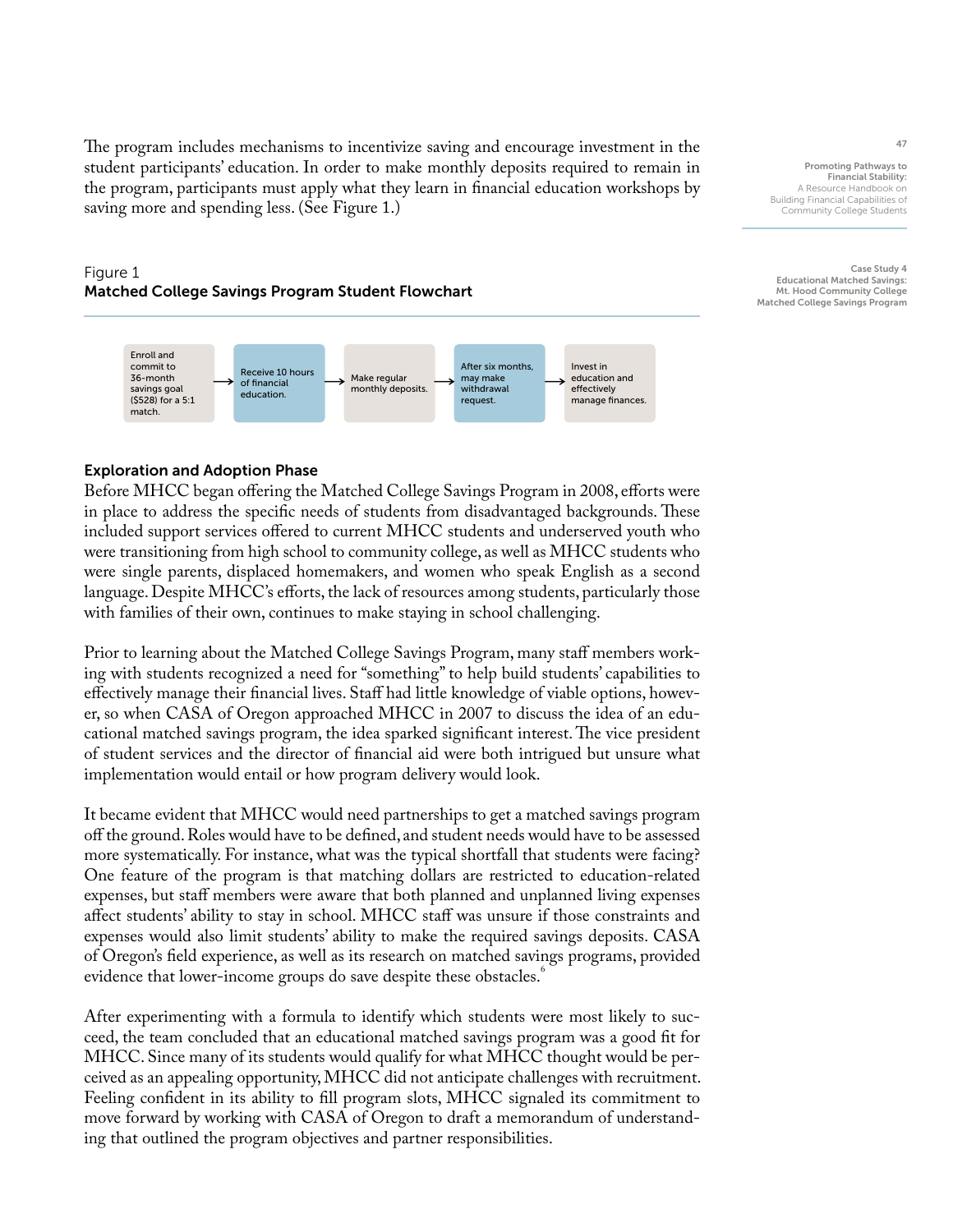CASA of Oregon would be responsible for managing and administering the matched savings accounts and for supporting program operations, including fund raising, building relationships with banks, managing matched custodial accounts, and providing technical assistance to MHCC. MHCC would be responsible for outreach and student recruitment and the provision of financial education. MHCC would also need to engage in some degree of case management, such as tracking progress, overseeing the financial education component, and alerting students to late savings account deposits.

## Implementation Phase

In 2008, in partnership with CASA of Oregon, MHCC began offering the Matched College Savings Program to participants of MHCC's Transiciones Program — a career planning and college preparation program for Latina single parents and displaced homemakers, who are studying English as a second language — and shortly after that to participants of the Transitions Program and TRIO Student Support Services (SSS) Program.<sup>7</sup> Subsequently, the Matched College Savings Program was expanded to participants of MHCC's TRIO College First Project, which identifies youths from lower-income families who have the potential to complete high school and enroll in higher education.

The institutional team was comprised of MHCC Student Services staff and the Bilingual and Culturally Diverse Student Retention Coordinator, who also coordinates aspects of the Transiciones, Transitions and TRIO programs in cooperation with the Office of Financial Aid. With 30 slots open in the first year, the program was advertised to 160 students who were thought to be eligible and potentially successful candidates. Unexpectedly, although the students attended information sessions and asked questions, many seemed to view the program as "too good to be true." They didn't see how they could be expected to save money regularly when emergencies and family situations came up. This concern reaffirmed the importance of the financial education component of the program, which was designed to impart money-management and savings strategies. Eventually, students from Transiciones enrolled in the program. Once a targeting strategy took shape, filling the slots was effortless.

Today, MHCC's Matched College Savings Program is housed in the same vicinity as the TRIO programs, Transitions, Transiciones, and the Oregon Leadership Institute – a program developed by the Oregon Council for Hispanic Advancement intended for Latino high school students. Students usually learn about the Matched College Savings Program after joining one of these programs or becoming involved in MHCC's Associated Student Government or the Student Outreach and Recruitment Team, and many are eligible for the initiative. This recruitment strategy has freed up MHCC staff to focus their energies on supporting students and finding creative ways to deliver the financial education component.

When the program started, MHCC did not have faculty members who specialized in personal financial literacy, and MHCC courses were not well-suited to helping students fulfill that requirement. Consequently, the staff worked with CASA of Oregon to develop a curriculum, and they eventually used an online platform developed by banks called "Handson Banking." The online course includes a user-friendly tracking-and-reporting function to measure progress, completion, and knowledge change.

At the same time, different MHCC staff members were consulting resources to build their own capacity for teaching personal finance. One staff member consulted the free online tool kit offered by the National Endowment for Financial Education (NEFE) to learn how to engage students in in-person financial education classes, customize the content,

Promoting Pathways to Financial Stability: A Resource Handbook on Building Financial Capabilities of Community College Students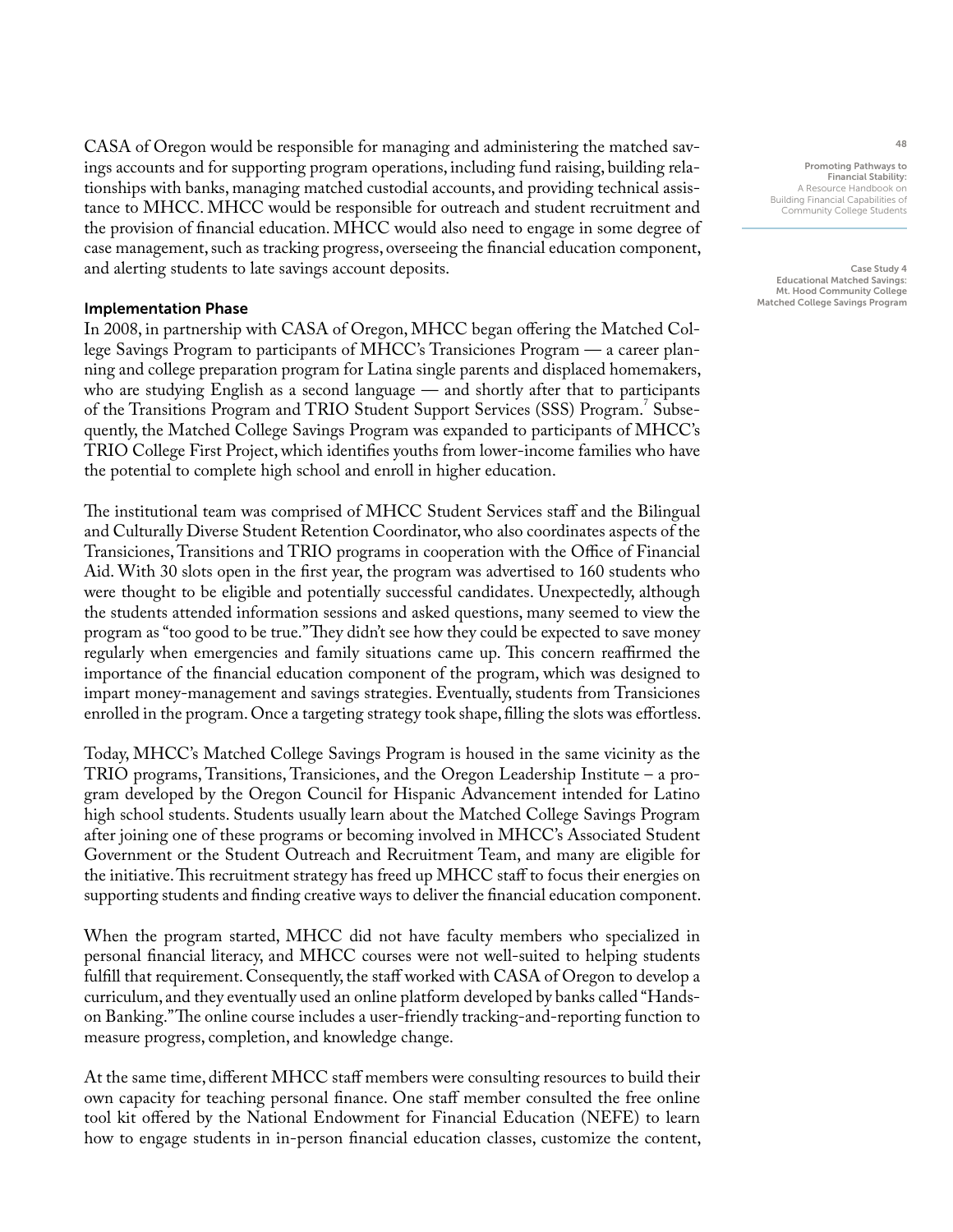and incorporate such interactive exercises as "gamified" budgeting tools.<sup>8</sup> Other interactive methods included homework assignments requiring students to pull their credit reports and build budgets. Staff members also attended training sessions on the effective development and delivery of financial education.

The timing of the in-person classes has been an area of experimentation for MHCC. The number of hours of financial education in a matched savings program may vary from one program to the next, but research has demonstrated that participants' average monthly net deposits increase per hour of financial education they receive, up to 12 hours over the span of a 24-month program.<sup>9</sup> This is also the amount of financial education recommended by CASA of Oregon. Delivering in-person instruction has taken multiple forms, ranging from eight-hour workshops on Saturdays to less condensed, multi-session workshops given over several weeks. The online lesson content is still used, but it is reserved for independent study as a supplement to in-person classroom time.

Not all of the students who start the program complete it. Some students opt out after realizing the commitment needed or after finding it hard to save regularly. Others withdraw after losing a job, relocating out of state, or making a life choice such as joining the military or leaving school to pursue a full-time job. Students who don't complete the program are free to withdraw their savings, but they must forgo the matching funds. MHCC addresses student concerns and offers support by providing access to a Matched College Savings Program specialist. This gives students an outlet to discuss their financial difficulties. If students encounter a serious problem, they may request a leave of absence and re-enroll later.

Currently, two program staff members are partially funded through MHCC. Nine additional staff members are involved in the program as part of their institutional roles.

## Utilization and Effectiveness

The number of students served by the Matched College Savings Program more than doubled from Year 1 to Year 2, with CASA of Oregon helping MHCC set up 80 accounts in the second year. Starting small was necessary, but over the previous five years, students have leveraged more than \$300,000 in educational resources through the program. The operation of the program continues to demand high levels of energy and dedication, and today MHCC counts on being able to offer 100 slots per year.

An interesting fact: Although only 9% of enrolled students at MHCC are Hispanic, 80% of the participants from the combined Transiciones and Transitions programs are Hispanic. Moreover, 40% of TRIO-SSS students in the Matched College Savings Plan are Hispanic. As such, content and instruction are offered in both Spanish and English.

Establishing meaningful relationships and trust among staff and students has resulted in a particularly good fit between the Latina participants of Transiciones and the Matched College Savings Program. The program seems to resonate with these participants who are earning an income or seeking job placements. Many of them see the value in developing savings habits, so they are eager for guidance. The MHCC team believes that the Matched College Savings Program has helped strengthen what the Transitions and Transiciones programs have historically offered, and currently more than 300 MHCC students are enrolled. Building on trusting relationships with students, TRIO SSS staff have also refined effective outreach strategies, bringing in 20 accounts annually, with the TRIO College First Project gaining momentum, too. To date, approximately 85% of program participants are

Promoting Pathways to Financial Stability: A Resource Handbook on Building Financial Capabilities of Community College Students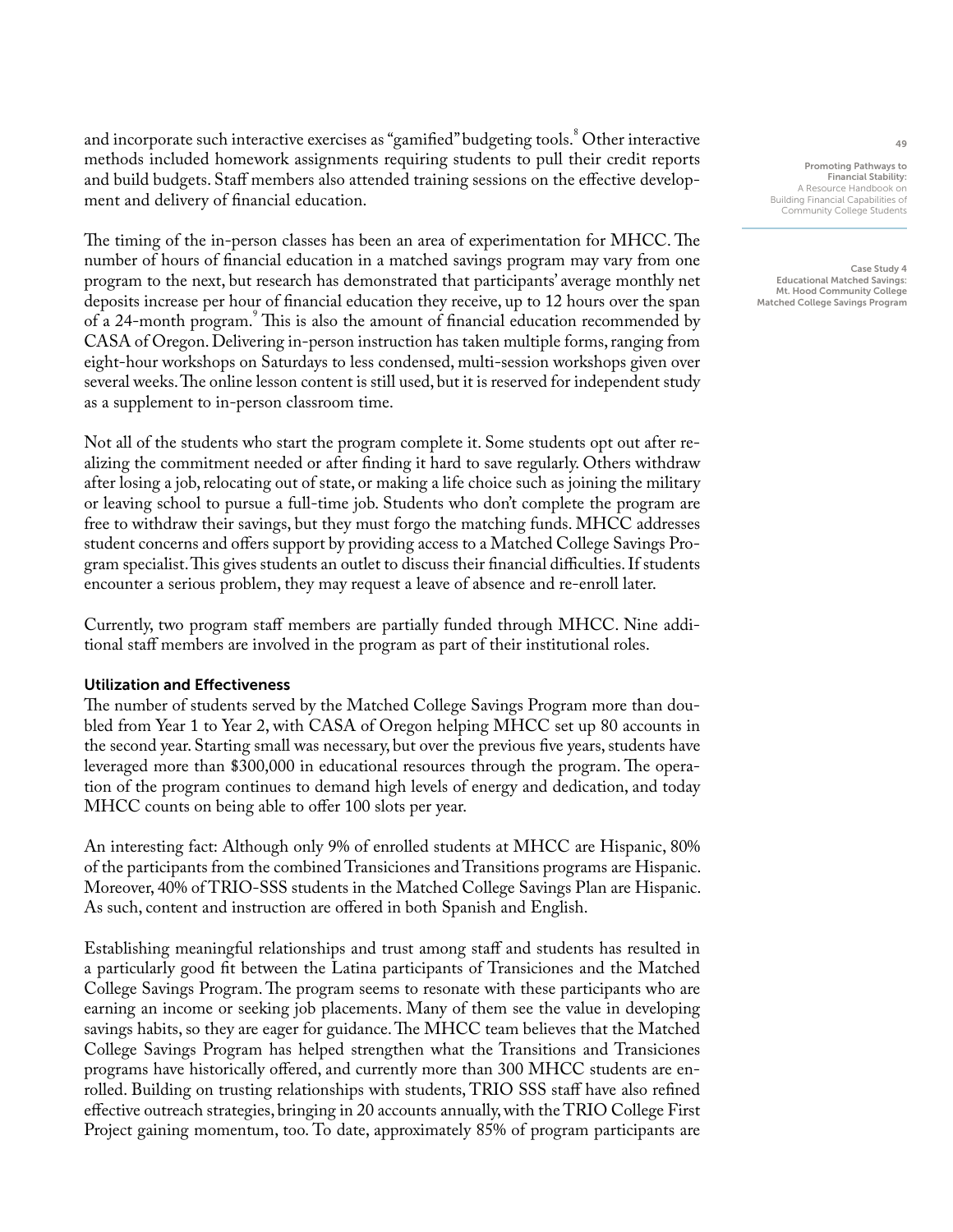served at the college level and 15% at the pre-college level. Overall, MHCC has found the matched savings program to be a strong fit with its other programs, eliminating the need to work so hard to identify students who meet the eligibility criteria.

According to the coordinator from the Bilingual and Culturally Diverse Student Retention Office, the Matched College Savings Plan serves as a strategy to help retain students. As the program provides students with options for financing their education, freeing up other needed resources, it also appears to strengthen their commitment to their education. Consider that between fall 2010 and fall 2011, retention rates for first-time students at MHCC as a whole were 55% for full-time students and 36% for part-time students.<sup>10</sup> But between fall 2010 and fall 2011, retention rates for students enrolled in the Matched College Savings Program ranged from 80% among students recruited through the TRIO College First Project to 85% among students recruited through TRIO-SSS.<sup>11</sup> Without random assignment, it's unclear how much of the difference in retention is attributable to participation in the Matched College Savings Plan, but these outcomes are being perceived as meaningful to track as a way for MHCC to monitor trends over time and opportunities for program improvements.

## Success, Challenges, and Funding

Both CASA of Oregon and the MHCC team have played critical roles in the growth of the Matched College Savings Program by establishing the partnerships and institutional infrastructure needed to make the program operational. Furthermore, MHCC's strategic approach to recruitment has ensured sufficient levels of uptake to warrant the collective effort required to ramp up the program and increase demand for additional slots.

One lesson that has become clear to MHCC is that there is no magic formula for predicting program success. Pre-implementation efforts to identify students who might be more successful in the program have often not been predictive. Instead of trying to predict success, MHCC has learned that the most effective strategy is to match the program to where the need is clear. The combination of high levels of student need and high levels of student trust in the TRIO, Transitions, and Transiciones programs underlies the recruitment successes that continue today. But even with an effective outreach strategy in place, MHCC staff members have found that it is easy for students to be confused about the mechanics of the program. It is essential to spend time ensuring that the students truly understand what participation entails and what is expected of them in order to receive the potential benefits of the program.

A team of champions and partners shared a vision for student success. MHCC Student Services, TRIO, the Culturally Diverse Student Retention Office, the Office of Financial Aid, and CASA of Oregon all played critical roles in ramping up the program, helping it through early implementation, and ensuring that it continues to run smoothly. Such a commitment is especially important during intensive enrollment periods, which can stretch the capacity of staff, making a well-developed plan crucial. A method MHCC used to supplement its capacity was by forming partnerships with financial literacy professionals in the community and engaging them to lead forums or speak at student events. At this point, the Matched College Savings Program would need additional staff in order to expand its capacity to serve more students.

A common challenge for matched savings programs is finding sources of local dollars to match the federal matching funds. MHCC is fortunate to benefit from Oregon's statewide

Promoting Pathways to Financial Stability: A Resource Handbook on Building Financial Capabilities of Community College Students